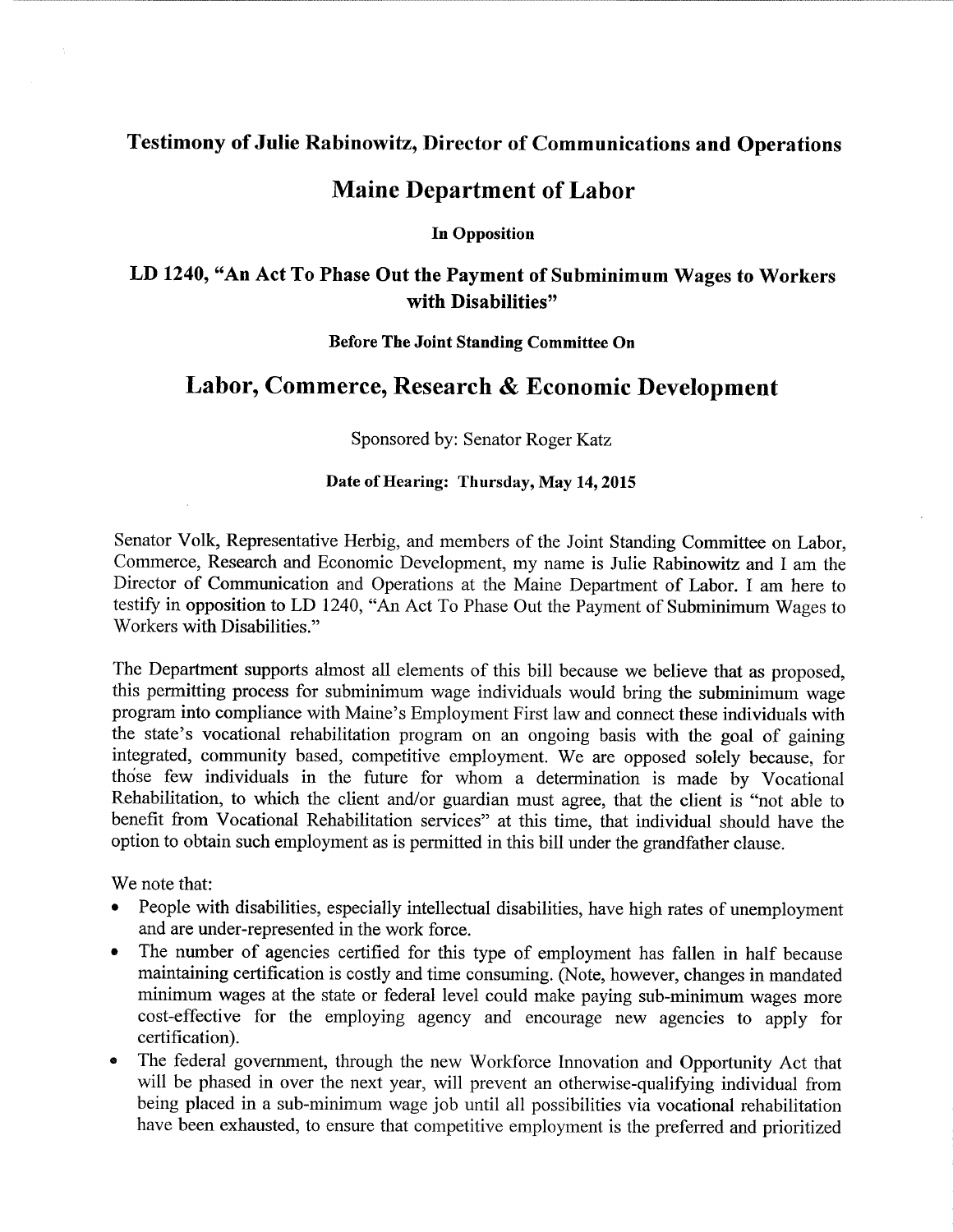type of employment. Maine must comply with this provision, and this is consistent with our Employment First law.

<sup>0</sup>Vocational rehabilitation services must be offered to each individual; however, subminimum wage jobs should remain available only as the jobs of last resort when attempts for sustained competitive employment have been exhausted and the determination of "not able to benefit" has been made and agreed to by the client; to clarify, such a determination also requires that vocational rehabilitation check in with that client every six months as a condition of that waiver, ensuring a continued effort to engage that person in competitive employment.

Under these conditions, the department anticipates that the few, remaining, certified employing agencies in Maine may provide an employment opportunity to the estimated no-more than 30 percent of the current individuals cited on the certifications for whom it is anticipated competitive employment could not be sustained.

People with disabilities, to include people with intellectual or developmental disabilities, have lower labor-force participation rates and higher rates of unemployment than people without disabilities. Maine has a higher share of individuals with a disability than the nation, about 16 percent compared to 12 percent, respectively. According to the Center for Workforce Research and Information, "On average, one in three adults with a disability is employed. The likelihood of working varies widely by type of disabling condition. Persons with sensory difficulties are more likely to be employed than those with other disabilities," to include cognitive disabilities. In 2014, the unemployment rate of people with a disability in Maine was more than l7 percent. Nationally, research supported by the Special Olympics indicates that the unemployment rate for individuals with an intellectual disability was more than twice as high as that of the general population in 2014. The Department supports all efforts to employ people in competitive employment wherever possible.

This bill would mandate changes under two of the department's bureaus. The Bureau of Labor Standards (BLS) has oversight, consultation, and regulatory authority over the laws governing the payment of sub-minimum wages to individuals with disabilities. The department's Bureau of Rehabilitation Services (BRS) provides vocational rehabilitation (voc rehab) to individuals with a qualifying disability to prepare them for competitive employment.

Under both federal and state law, employers may apply for special wage certificates through the Department. Maine statute follows federal law, employers with state certificates may pay special minimum wages that are less than the State minimum Wage (\$7.50). Pursuant to an approved certificate, the employer can hire individuals with disabilities whose productive capacity is impaired by a physical or mental disability. The payments of sub-minimum wages are based on an evaluation of the individual's performance and are authorized to prevent curtailment of opportunities for employment for workers with disabilities, in other words, this program has existed to provide those individuals who would not be successful in gaining competitive employment the opportunity to participate in the workforce, earn a paycheck, and be part of a community of colleagues. In Maine, all subminimum wage employment must take place in a facility where people with and without disabilities work side-by-side.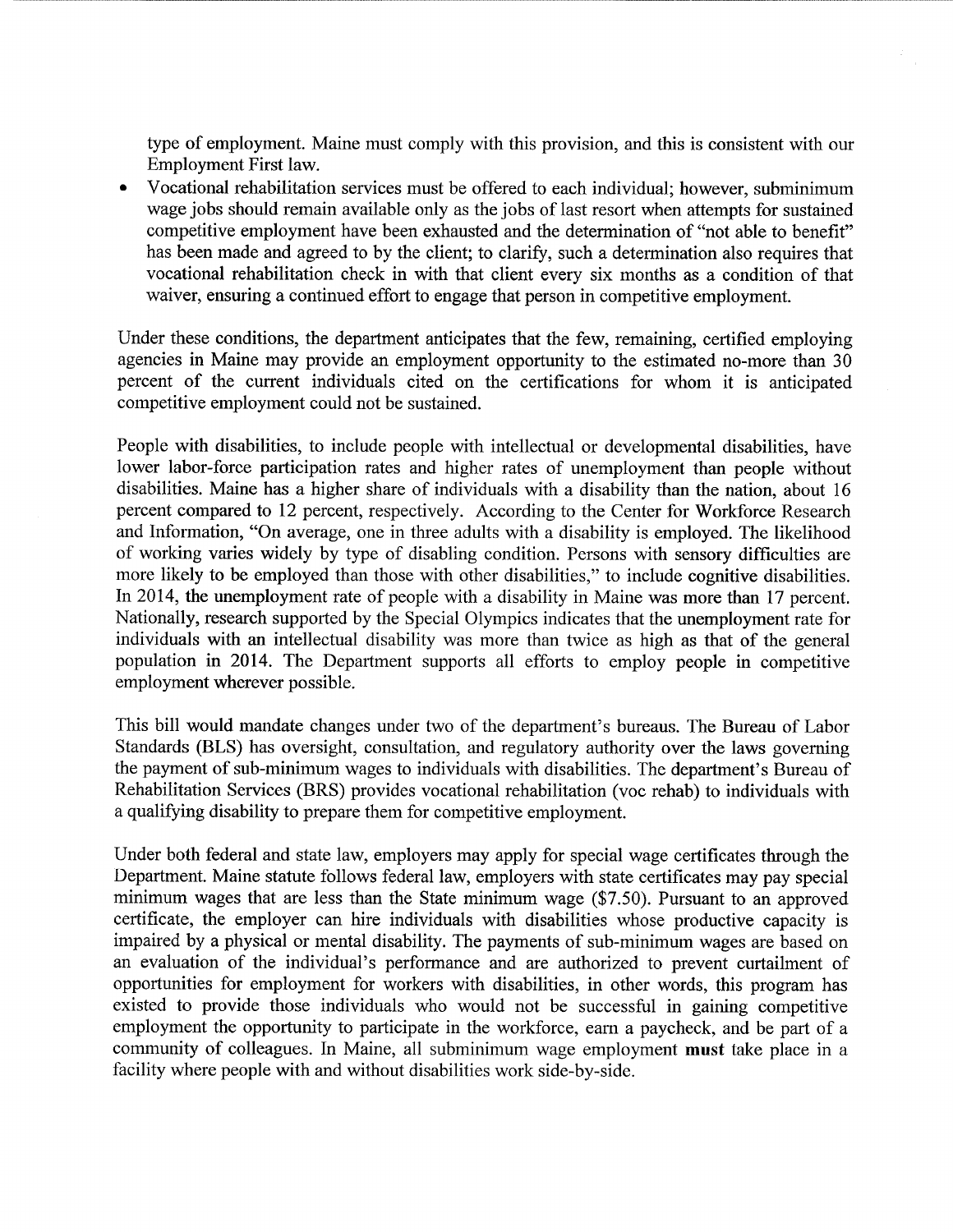There are eight agencies in Maine who hold both federal and state certificates authorizing them to pay sub-minimum wages to individuals deemed to have disability whose productive capacity is impaired. These eight agencies employ approximately 296 individuals represented on the certificates; however, not all the individuals are paid less than \$7.50 an hour, some are paid as high as \$10.11 an hour. Two years ago, there were 13 agencies authorized to pay sub-minimum wages, today, only eight are authorized, and one will be voluntarily ceasing the use of their certificate in June 2015 (nationally, there are approximately 2,744 companies with federal certificates).

The majority of individuals represented on the certificates have an Intellectual Disability or a Developmental Disability (ID/DD) and receive either Section 21 or Section 29 MaineCare waiver services<sup>1</sup>. No other waiver (brain injury, other related conditions) or employment-funded services (such as Mental Health-SAHMS) allow individuals to be paid sub-minimum wages and access funding for on-the-job support.

Every six months the employing agency is required to conduct a new time study to ensure that the individual is paid correctly based on the individual's skill set. If changes to the rate of pay are needed, the employing agency must increase the wage of the individual. Decreasing the wage is only allowed if the performance of the individual indicates a decrease in productivity during the time study. In the last three years, BLS has not investigated any allegations as to the payment of sub-minimum wages in the state.

The Department agrees that every individual who can obtain competitive employment at the minimum wage or higher should do so, and our efforts support Employment First. While LD 1240 provides an exemption for those individuals who wish to remain in their current employment situation, this bill, as written, would not allow others to enter such employment. There is no specific degree of disability that automatically prohibits someone from being employed, but regulations, policy and procedures do define how functional limitations—as they relate to competitive community-based employment—are evaluated and employment planning occurs. By mandating that all workers who would have otherwise qualified for these grandfathered positions be paid the minimum wage, we have concerns that the workers with the least productivity will lose this chance to be employed. Many will simply have their hours cut going from a job where they spent 20 hours a week and that offered their parent or guardian time to work themselves or take care of other duties, to working a few hours a week or not at all. Not all workers will want to continue in their subminimum wage jobs, and we certainly do not want people working in jobs or for wages they believe do not adequately recognize or value their contribution; they should be free to access vocational rehabilitation to gain competitive employment at higher wages. However, those who prefer to work but cannot sustain competitive employment, even with the understanding that their wage will reflect their productivity and that it might be less than the state minimum wage, should have the right to choose that job-just as this bill currently grants the people it would grandfather under the permit system.

<sup>1</sup>  The remaining individuals have other disabling conditions but are not accessing MaineCare Waiver services for support on the job. Support of sub-minimum wages for ID/DD individuals are currently allowed under Section 21 and Section 29 MaineCare rules under Work Supports-Group Employment based on Technical Assistance guidance from the Centers for Medicare and Medicaid Services (CMS). It is not allowed under Work Supports-Individual Employment based on Technical Assistance guidance from CMS.